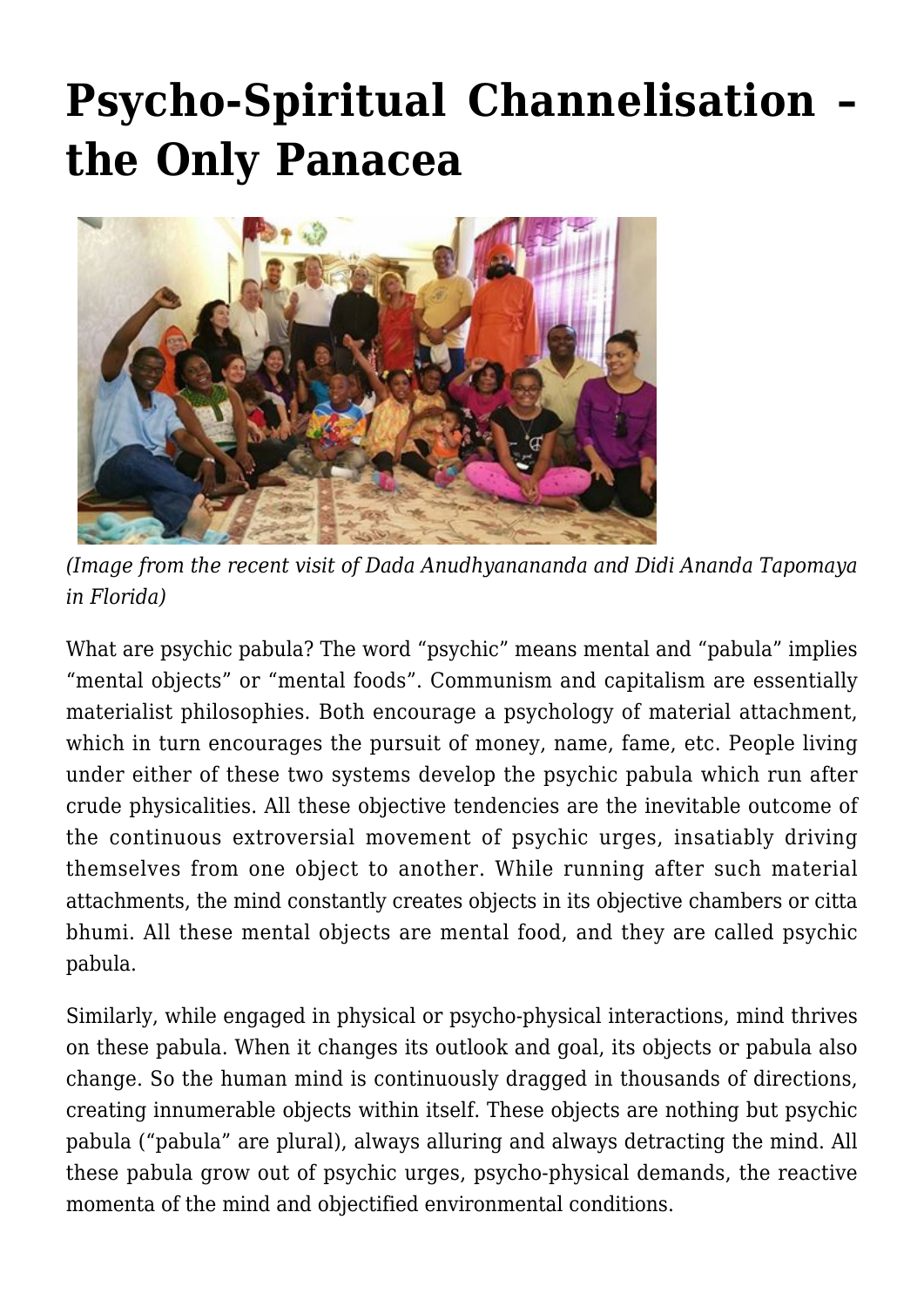A mind, driven by many psychic pabula is the prisoner of innumerable predicaments. In such a condition the human mind becomes extroversial, multidirectional, weak and static. It is propelled by the principle of selfish pleasure, which leads it down the path of counter-evolution. It always adopts an analytical approach to life, never a synthetic one. As people have to satisfy their unrestrained psychic pabula with limited objects of wealth, they often create interpersonal and inter-group conflicts. The collective psychology arising from many objectified human minds gives rise to social inequality, economic exploitation, political repression, religious bigotry, cultural perversion and the allround degradation of the individual and society. Crude psychic pabula cause the degeneration of individual and collective mind, and thus bring about the downfall of the society.

So psychic urges must not be objectified nor should they be suppressed; rather they must be channelized towards the Supreme Desideratum through the proper psycho-spiritual approach. The Supreme Entity is always one – there is no room for duality in infinity. In the psycho-spiritual approach the goal of psychic urges is always singular. With constant spiritual practice, the mind, with its thousand propensities, becomes one-pointed and is goaded towards the Supreme Singular Entity. At this stage of advanced psycho-spiritual attainment, all the psychic urges with the many psychic pabula are channelled and converted into one psychospiritual pabulum – Cosmic Consciousness.

This inner channelisation and one-pointed conversion into psycho-spiritual pabulum brings about radical changes in individual and collective life. The psycho-spiritual approach makes a person deeply introversial, one-directional, strong and dynamic. It is inspired by the principle of social equality, leading it along the path of spiritual attainment. He or she always adopts a synthetic approach to life, never an analytical one. Such a magnanimous and devotional mind rises above petty quarrels and interpersonal and inter-group conflicts. Those imbibed with spiritual idealism are dedicated to the all-round elevation of humanity, free from the slavery of capitalism and the repression of communism, and established in the glory of Neohumanism.

With the smooth, natural and progressive channelisation of the psychic urges of the individual and collective mind towards the Supreme Entity, psychic pabula will be converted into psychospiritual pabulum. Then each person will be a Sadvipra, and the whole society will be a Sadvipra Samáj – an Ánanda Parivára.